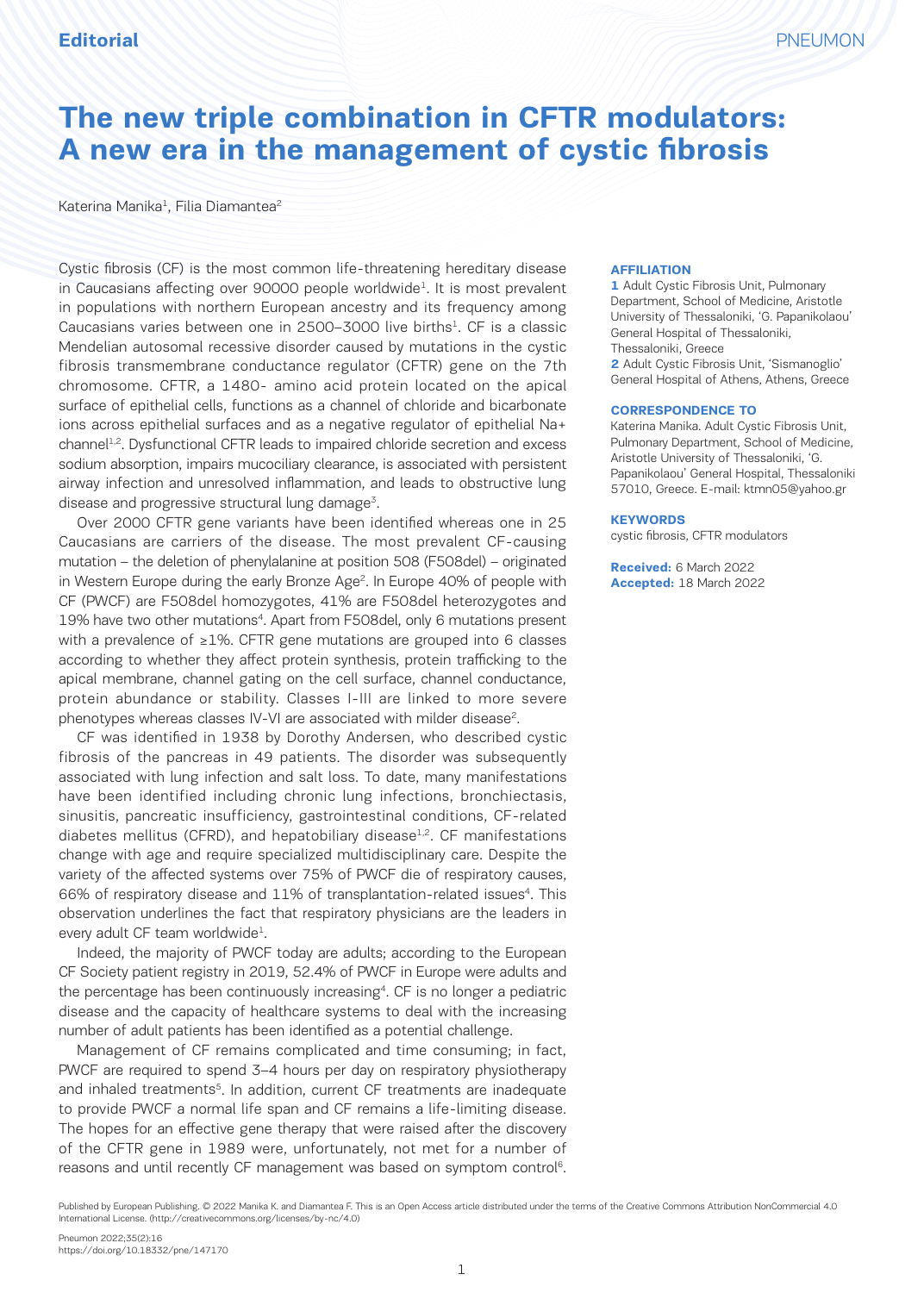More specifically management CF respiratory disease includes chest physiotherapy and exercise, eradication of Pseudomonas aeruginosa infections, treatment of P. aeruginosa infection when it becomes chronic, prompt and aggressive treatment of pulmonary exacerbations, chronic therapies to maintain lung health such as dornase-α for mucus degradation, hypertonic saline and mannitol (hydrator therapy). Furthermore, special issues such as hemoptysis and pneumothorax have to be specifically addressed and are particularly common in adults with severe disease<sup>5</sup>. Finally in end-stage respiratory disease, bilateral lung transplantation is the only viable solution.

During the last decade, a new approach in the management of CF has been introduced, targeting the defective CFTR protein. CFTR modulators include 3 different classes which are distinguished based on their mechanism of action. Potentiators such as ivacaftor increase CFTR function as a transporter on the apical membrane of the epithelial cell. On the other hand, correctors such as lumacaftor, tezacaftor and elexacaftor increase the transportation of the defective CFTR from the site of production to the cell surface. Finally, amplifiers increase CFTR production, they are mutation agnostic and are intended to be co-administered with potentiators and correctors, but none is commercially available at present<sup>7</sup>.

It is obvious that the efficacy of each modulator class depends on the underlying genotype<sup>8</sup>. The four commercially available CFTR modulators are presented in Table 1. The first CFTR modulator to receive approval was ivacaftor which is administered in PWCF with at least one specific mutation such as G551D (a class III mutation) or other class IV and V mutations, which are associated with mild phenotypes and represent around 7% of PWCF<sup>8</sup>. The first study on the efficacy of ivacaftor, published in 2011, showed impressive results, such as increase in FEV1 of 10.6% and reduction of exacerbations of 55% compared to placebo, in 48 weeks<sup>9</sup>. A more longitudinal study with data from US and UK, CF patient registries assessed the 5-year effects of ivacaftor on ivacaftor-treated versus untreated PWCF matched by age, sex and disease severity based on genotype. Over the course of 5 years, ivacaftor not only improved FEV1 and reduced exacerbations and hospitalizations, but also resulted in fewer people with CFRD and P. aeruginosa infection. Furthermore, a statistically significantly higher probability of survival and remaining transplant-free over the course of 5 years for the US cohort and a trend toward higher probability of survival and remaining transplant-free over the course of 4 years for the UK cohort were shown for ivacaftor-treated patients suggesting disease modification by CFTR modulation with ivacaftor<sup>10</sup>.

Unfortunately, these outstanding results are limited to a minority of rare mutations. The following two double potentiator-corrector combinations that became available and addressed a far wider spectrum of CF mutations showed much less impressive results<sup>8</sup>. In 2015, a randomized, double-blind, placebo-controlled, phase III study on the efficacy of the combination of lumacaftor and ivacaftor for 24 weeks in F508del homozygotes showed a 2.6–4.0% increase in FEV1 and a 30–39% reduction in exacerbations $11$ . Two years later a randomized, double- blind, placebocontrolled, phase III study on the efficacy of the combination of tezacaftor and ivacaftor for 24 weeks, again in F508del homozygotes, resulted in higher FEV1 by 6.8% and lower rate of exacerbations by 35%<sup>12</sup>. Furthermore, the use of tezacaftor/ivacaftor was expanded to PWCL with a F508del and a residual function (mild) mutation based on the results of another double-blind, placebo-controlled study which after 8 weeks showed a 6.8% improvement in FEV1<sup>13</sup>.

Unfortunately, although double corrector/potentiator combinations cover a significantly higher percentage of PWCF and have some stabilizing effect, they failed to show the much expected disease course modification and this was also evident in everyday clinical practice. The new true revelation in CFTR modulation came in 2019 with the triple combination which combines the effects of two correctors, the older tezacaftor and the new elexacaftor, with the potentiator ivacaftor. Middleton et al.<sup>14</sup> showed that administration of the triple combination for 24 weeks, in PWCF aged >12 years with a F508del and a minimal function (more severe) mutation, resulted in higher FEV1 by

| <b>Drug</b>                      | Age             | <b>Mutations</b>                                                           | <b>Clinical trials outcome</b> |                                              |                                      |
|----------------------------------|-----------------|----------------------------------------------------------------------------|--------------------------------|----------------------------------------------|--------------------------------------|
|                                  |                 |                                                                            | <b>Duration</b>                | <b>Decrease in</b><br>exacerbations,<br>$\%$ | <b>Increase in</b><br><b>FEV1, %</b> |
| <b>Ivacaftor</b>                 | $\geq$ 4 months | One G551D or one Class IV-V<br>mutation                                    | 48 weeks $9$                   | 55                                           | 10.6                                 |
| Lumacaftor-Ivacaftor             | $\geq$ 2 years  | F508del homozygous                                                         | $24$ weeks $^{11}$             | $30 - 39$                                    | $2.6 - 4$                            |
| Tezacaftor-Ivacaftor             | $\geq 6$ years  | F508del homozygous OR<br>F508del heterozygous and a<br>Class IV-V mutation | $24$ weeks <sup>12</sup>       | 35                                           | 6.8                                  |
| Elexacaftor-Tezacaftor-Ivacaftor | $\geq 6$ vears  | At least one F508del                                                       | 24 weeks $^{14}$               | 63                                           | 14.3                                 |

#### **Table 1. Available CFTR modulators**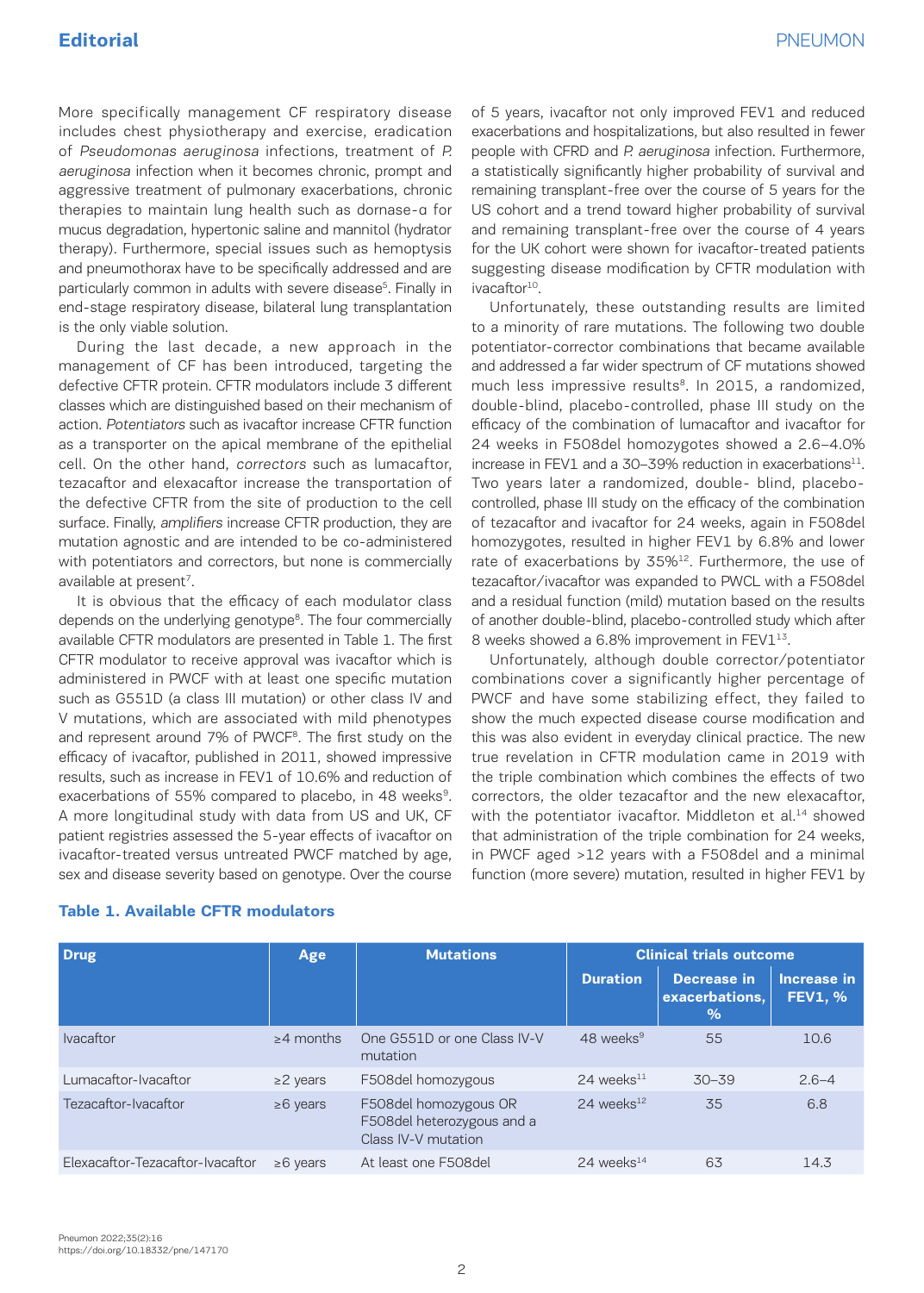14.3% and lower rate of exacerbations by 63% compared to placebo<sup>14</sup>. In the same year, Heijerman et al.<sup>15</sup>, showed that administration of the triple combination, for 4 weeks in F508del homozygotes aged >12 years, resulted in a 10% additional increase in FEV1 compared to the tezacaftorivacaftor combination. In 2021, an open-label, phase III study on the safety and efficacy of the triple combination in PWCF aged 6–11 years also showed favorable results expanding the combination approval to patients aged >6 years<sup>16</sup>. Furthermore, FDA and EMA have approved the triple combination for all PWCF with at least one F508del mutation (regardless of the other one), thus covering over 80% of all PWCF.

The change that the new triple combination brought to CF management is clearly indicated by the fact that based on the US CF Foundation annual report of 2020, i.e. one year after the publication of the first two studies, out of the 23305 PWCF who were eligible to receive CFTR modulators,  $63.85\%$  were on the triple combination<sup>17</sup>. Although it is too soon to have longitudinal data on the effect of the new combination to the course of the disease, there are already several indications that CFTR modulation will become the next significant step in the long line of achievements in CF care. First of all, clinical experience suggests that the number of hospitalizations has dramatically decreased, nearly transforming CF to an outpatient disease. Our patients are growing healthier, heavier, with better respiratory function, less need for long-term oxygen therapy and insulin, and much more able to cope with their everyday needs. Importantly, this seems to apply to patients with very low FEV1 (<40%) who were not included in the reference studies<sup>18</sup>. Secondly, PWCF are starting to stop the timeconsuming medications they have used nearly all their lives. In fact, a study targeting to evaluate the effect of chronic treatment discontinuation after initiation of the triple combination, is under way $19$ . Thirdly, new challenges in patient care arise, for instance the use of the triple combination in patient groups for which it was either not recommended, such as transplanted patients or preferable to avoid, such as pregnant women. The use of the combination in these patient groups has already been reported, indicating favorable results<sup>20,21</sup>. Last but not least, in 2021, a case report described false negative newborn screening and lower than typical sweat chloride concentration in an infant who turned out to be F508del homozygous and whose mother was on CFTR modulators<sup>22</sup>. This case gives us a glimpse of the effects that the early, even in utero, administration of the triple combination may have, not only on the clinical manifestations but also on the underlying pathophysiology of the disease.

In the 1950s, life expectancy in CF was a few months, the main causes of death were meconium ileus and malnutrition<sup>1</sup>. Today median survival is >40 years in developed countries rendering CF an example of what development of basic science and evolution of new drugs can offer to medicine and ultimately patients. The reasons for this incredible improvement include significant milestones in CF care such as correction of nutrition deficits, airway clearance, antibiotic therapy and patients' management in specialized centers. It seems that CFTR modulators and especially the elexacaftor/ tezacaftor/ivacaftor combination represent a new landmark in PWCF's lives, already affecting the way CF is perceived and CF care is provided.

# **CONFLICTS OF INTEREST**

The authors have completed and submitted the ICMJE Form for Disclosure of Potential Conflicts of Interest and none was reported.

## **FUNDING**

There was no source of funding for this research.

## **ETHICAL APPROVAL AND INFORMED CONSENT**

Ethical approval and informed consent were not required for this study.

# **DATA AVAILABILITY**

Data sharing is not applicable to this article as no new data were created.

### **PROVENANCE AND PEER REVIEW**

Commissioned; internally peer reviewed.

## **DISCLAIMER**

The views and opinions expressed in this article are those of the authors.

#### **REFERENCES**

- 1. Elborn JS. Cystic fibrosis. Lancet. 2016;388(10059):2519- 2531. doi:10.1016/S0140-6736(16)00576-6
- 2. Lopes-Pacheco M. CFTR Modulators: The Changing Face of Cystic Fibrosis in the Era of Precision Medicine. Front Pharmacol. 2020;10:1662. doi:10.3389/fphar.2019.01662
- 3. Keown K, Brown R, Doherty DF, et al. Airway Inflammation and Host Responses in the Era of CFTR Modulators. Int J Mol Sci. 2020;21(17):6379. doi:10.3390/ijms21176379
- 4. Orenti A, Zolin A, van Rens J et al. ECFS Patient Registry Annual Data Report 2019 data. ECFS; 2021. December 2021. Accessed March 6, 2022. https://www.ecfs.eu/sites/ default/files/general-content-files/working-groups/ecfspatient-registry/ECFSPR\_Report\_2019\_v1\_16Feb2022.pdf
- 5. Castellani C, Duff AJA, Bell SC, et al. ECFS best practice guidelines: the 2018 revision. J Cyst Fibros. 2018;17(2):153- 178. doi:10.1016/j.jcf.2018.02.006
- 6. Schmidt BZ, Haaf JB, Leal T, Noel S. Cystic fibrosis transmembrane conductance regulator modulators in cystic fibrosis: current perspectives. Clin Pharmacol. 2016;8:127- 140. doi:10.2147/CPAA.S100759
- 7. Cystic Fibrosis Foundation. Accessed March 6, 2022. www.cff.org